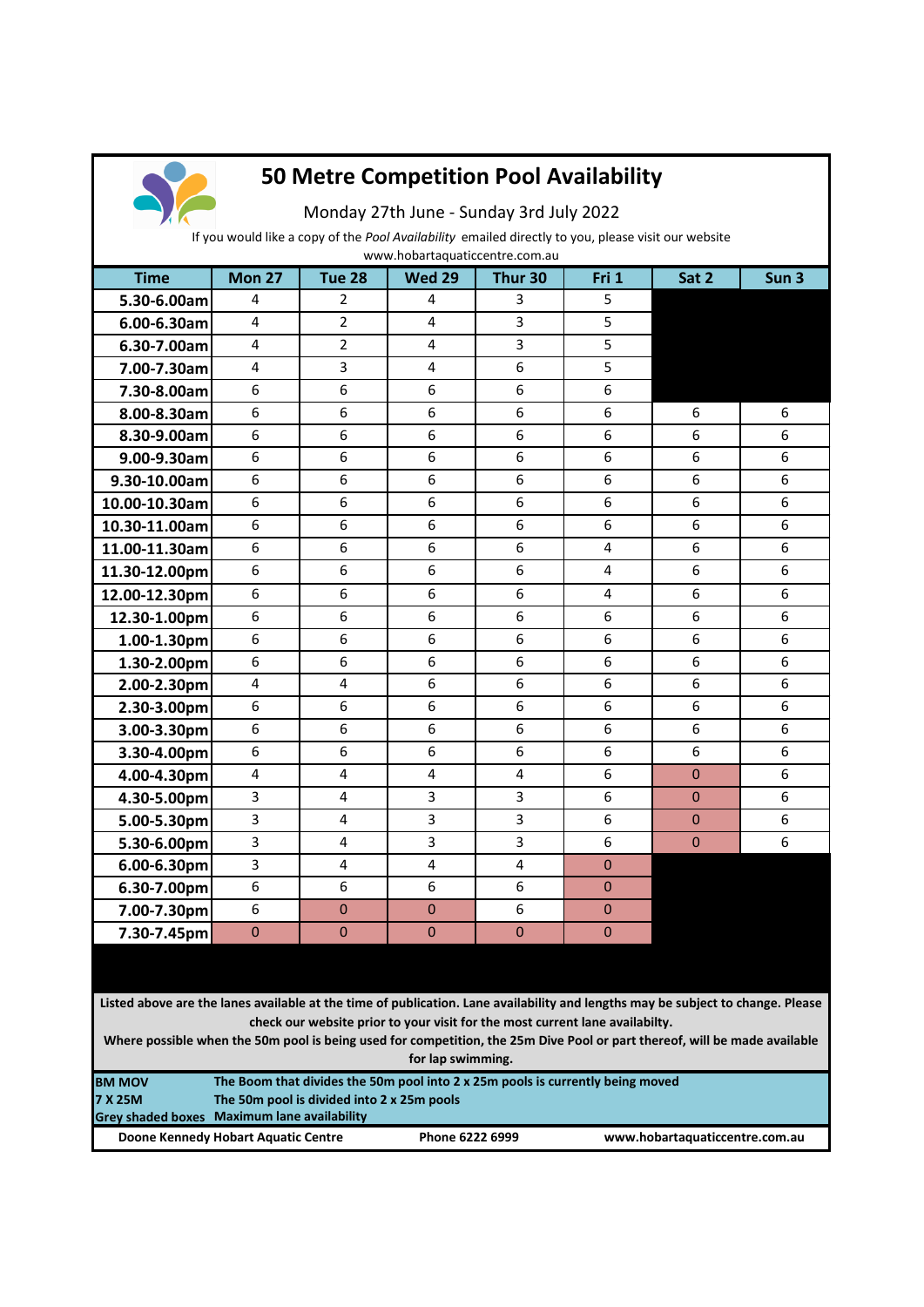

## **50 Metre Competition Pool Availability**

Monday 4th July - Sunday 10th July 2022

If you would like a copy of the *Pool Availability* emailed directly to you, please visit our website

| www.hobartaquaticcentre.com.au |                |                  |                |                   |                |       |               |
|--------------------------------|----------------|------------------|----------------|-------------------|----------------|-------|---------------|
| <b>Time</b>                    | Mon 4          | Tue <sub>5</sub> | Wed 6          | Thur <sub>7</sub> | Fri 8          | Sat 9 | <b>Sun 10</b> |
| 5.30-6.00am                    | 4              | $\overline{2}$   | 4              | 3                 | 5              |       |               |
| 6.00-6.30am                    | 4              | $\overline{2}$   | 4              | 3                 | 5              |       |               |
| 6.30-7.00am                    | 4              | $\overline{2}$   | 4              | 3                 | 5              |       |               |
| 7.00-7.30am                    | $\overline{4}$ | $\overline{3}$   | 4              | 6                 | 5              |       |               |
| 7.30-8.00am                    | 6              | 6                | 6              | 6                 | 6              |       |               |
| 8.00-8.30am                    | 6              | 6                | 6              | 6                 | 6              | 6     | 6             |
| 8.30-9.00am                    | 6              | 6                | 6              | 6                 | 6              | 6     | 6             |
| 9.00-9.30am                    | 4xDive         | 6                | 6              | 6                 | 6              | 6     | 6             |
| 9.30-10.00am                   | 4xDive         | 6                | 6              | 6                 | 6              | 6     | 6             |
| 10.00-10.30am                  | 4xDive         | 6                | 6              | 6                 | 6              | 6     | 6             |
| 10.30-11.00am                  | 4xDive         | 6                | 6              | 6                 | 6              | 6     | 6             |
| 11.00-11.30am                  | 4xDive         | 6                | 6              | 6                 | 6              | 6     | 6             |
| 11.30-12.00pm                  | 4xDive         | 6                | 6              | 6                 | 6              | 6     | 6             |
| 12.00-12.30pm                  | 4xDive         | 6                | 6              | 6                 | 6              | 6     | 6             |
| 12.30-1.00pm                   | 4xDive         | 6                | 6              | 6                 | 6              | 6     | 6             |
| $1.00 - 1.30$ pm               | 4xDive         | 6                | 6              | 6                 | 6              | 6     | 6             |
| $1.30 - 2.00$ pm               | 4xDive         | 6                | 6              | 6                 | 6              | 6     | 6             |
| 2.00-2.30pm                    | 4xDive         | 6                | 6              | 6                 | 6              | 6     | 6             |
| $2.30 - 3.00$ pm               | 4xDive         | 6                | 6              | 6                 | 6              | 6     | 6             |
| 3.00-3.30pm                    | 4xDive         | 6                | 6              | 6                 | 6              | 6     | 6             |
| 3.30-4.00pm                    | 6              | 6                | 6              | 6                 | 6              | 6     | 6             |
| 4.00-4.30pm                    | $\overline{4}$ | $\overline{4}$   | $\overline{4}$ | $\overline{4}$    | 6              | 6     | 6             |
| 4.30-5.00pm                    | 3              | $\overline{4}$   | 3              | 3                 | 6              | 6     | 6             |
| 5.00-5.30pm                    | 3              | $\overline{4}$   | 3              | 3                 | 6              | 6     | 6             |
| 5.30-6.00pm                    | 3              | 4                | 3              | 3                 | 6              | 6     | 6             |
| 6.00-6.30pm                    | 3              | 4                | 4              | 4                 | $\Omega$       |       |               |
| 6.30-7.00pm                    | 6              | 6                | 6              | 6                 | $\mathbf 0$    |       |               |
| 7.00-7.30pm                    | 6              | $\mathbf 0$      | $\mathbf 0$    | 6                 | $\mathbf{0}$   |       |               |
| 7.30-7.45pm                    | $\bf{0}$       | $\mathbf 0$      | $\overline{0}$ | $\mathbf 0$       | $\overline{0}$ |       |               |
|                                |                |                  |                |                   |                |       |               |

**Listed above are the lanes available at the time of publication. Lane availability and lengths may be subject to change. Please check our website prior to your visit for the most current lane availabilty.** 

**Where possible when the 50m pool is being used for competition, the 25m Dive Pool or part thereof, will be made available for lap swimming.**

| <b>BM MOV</b>  | The Boom that divides the 50m pool into 2 x 25m pools is currently being moved |                 |                                |  |  |  |
|----------------|--------------------------------------------------------------------------------|-----------------|--------------------------------|--|--|--|
| <b>7 X 25M</b> | The 50m pool is divided into 2 x 25m pools                                     |                 |                                |  |  |  |
|                | Grey shaded boxes Maximum lane availability                                    |                 |                                |  |  |  |
|                | Doone Kennedy Hobart Aquatic Centre                                            | Phone 6222 6999 | www.hobartaquaticcentre.com.au |  |  |  |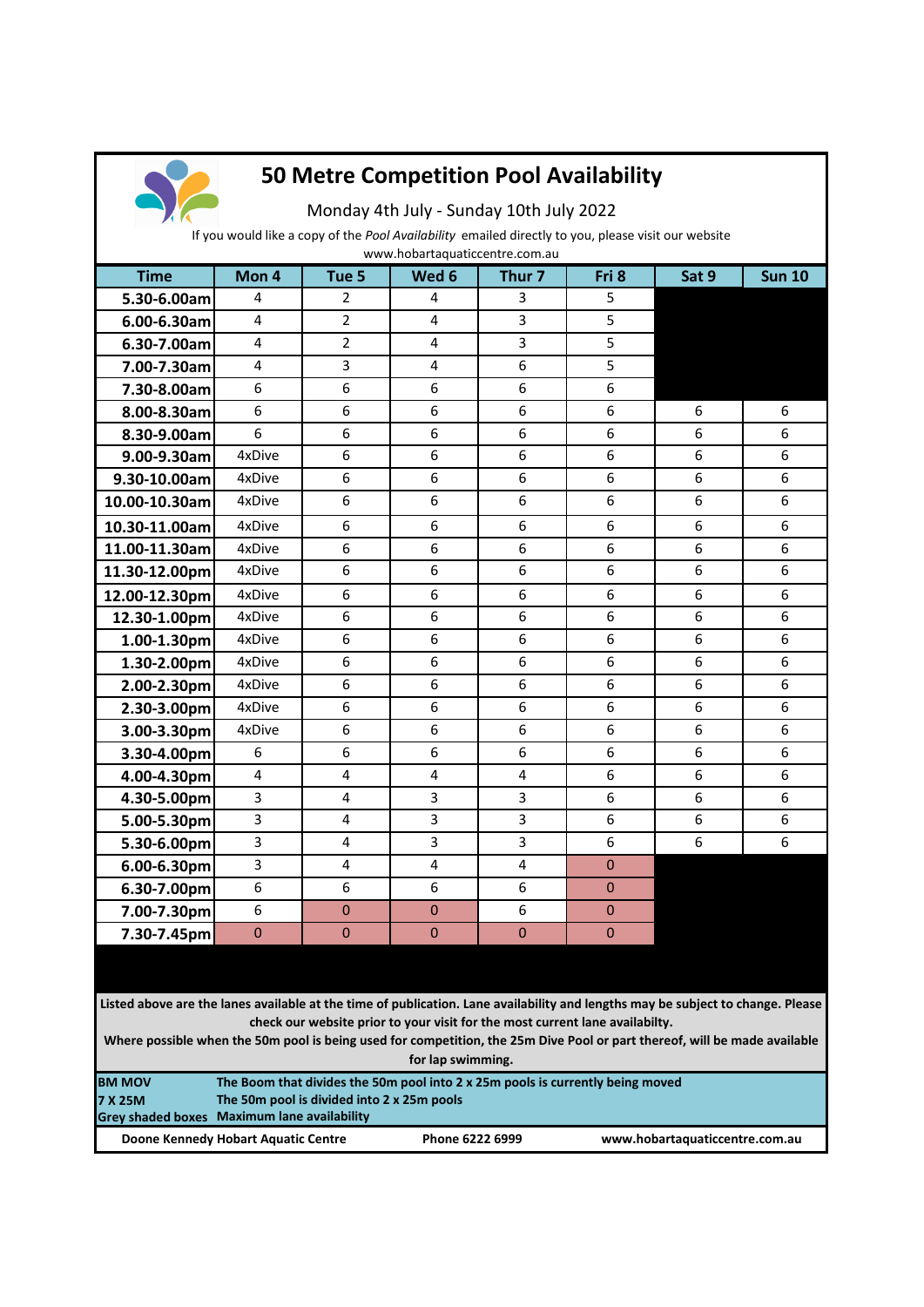

## **25 Metre Pool Availability**

Monday 27th June - Sunday 3rd July 2022

If you would like a copy of the *Pool Availability* emailed directly to you, please visit our website

www.hobartaquaticcentre.com.au

| <b>Time</b>      | <b>Mon 27</b>  | Tues 28        | <b>Wed 29</b>  | Thur 30        | Fri 1          | Sat 2        | Sun <sub>3</sub> |
|------------------|----------------|----------------|----------------|----------------|----------------|--------------|------------------|
| 5.30-6.00am      | 3              | 3              | 3              | 3              | 3              |              |                  |
| $6.00 - 6.30$ am | $\overline{3}$ | $\overline{3}$ | 3              | $\overline{3}$ | 3              |              |                  |
| 6.30-7.00am      | $\overline{3}$ | $\overline{3}$ | 3              | 3              | 3              |              |                  |
| 7.00-7.30am      | 3              | 3              | 3              | $\overline{3}$ | 3              |              |                  |
| 7.30-8.00am      | $\overline{3}$ | $\overline{3}$ | 3              | $\overline{3}$ | $\overline{3}$ |              |                  |
| 8.00-8.30am      | $\overline{3}$ | $\mathbf{1}$   | 3              | $\mathbf{1}$   | 3              | $\Omega$     | 3                |
| 8.30-9.00am      | 3              | $\mathbf{1}$   | 3              | $\mathbf{1}$   | 3              | $\mathbf{0}$ | 3                |
| 9.00-9.30am      | $\overline{3}$ | 3              | 3              | 3              | 3              | $\Omega$     | 3                |
| 9.30-10.00am     | $\overline{2}$ | $\overline{2}$ | $\overline{2}$ | $\overline{2}$ | $\overline{2}$ | $\mathbf{0}$ | 3                |
| 10.00-10.30am    | $\overline{2}$ | $\overline{2}$ | $\overline{2}$ | $\overline{2}$ | $\overline{2}$ | $\Omega$     | 3                |
| 10.30-11.00am    | $\overline{2}$ | $\overline{2}$ | $\overline{2}$ | $\overline{2}$ | $\overline{2}$ | $\mathbf 0$  | 3                |
| 11.00-11.30am    | $\overline{2}$ | $\overline{2}$ | $\overline{2}$ | $\overline{2}$ | $\overline{2}$ | $\Omega$     | 3                |
| 11.30-12.00pm    | $\overline{2}$ | $\overline{2}$ | $\overline{2}$ | $\overline{2}$ | $\overline{2}$ | $\Omega$     | 3                |
| 12.00-12.30pm    | $\overline{2}$ | $\overline{2}$ | $\overline{2}$ | $\overline{2}$ | $\overline{2}$ | $\mathbf{0}$ | 3                |
| 12.30-1.00pm     | $\overline{2}$ | $\overline{2}$ | $\overline{2}$ | $\overline{2}$ | $\overline{2}$ | $\Omega$     | 3                |
| 1.00-1.30pm      | $\overline{2}$ | $\overline{2}$ | $\overline{2}$ | $\overline{2}$ | $\overline{2}$ | 3            | 3                |
| 1.30-2.00pm      | $\overline{2}$ | $\overline{2}$ | $\overline{2}$ | $\overline{2}$ | $\overline{2}$ | 3            | 3                |
| 2.00-2.30pm      | $\overline{2}$ | $\overline{2}$ | $\overline{2}$ | $\overline{2}$ | $\overline{2}$ | 3            | 3                |
| $2.30 - 3.00$ pm | $\overline{3}$ | 3              | 3              | 3              | 3              | 3            | 3                |
| 3.00-3.30pm      | 3              | 3              | 3              | 3              | 3              | 3            | 3                |
| 3.30-4.00pm      | $\mathbf{0}$   | $\overline{0}$ | $\mathbf 0$    | $\mathbf 0$    | $\mathbf 0$    | 3            | $\overline{3}$   |
| 4.00-4.30pm      | $\Omega$       | $\Omega$       | $\Omega$       | $\Omega$       | $\Omega$       | 3            | 3                |
| 4.30-5.00pm      | $\Omega$       | $\Omega$       | $\Omega$       | $\mathbf{0}$   | $\mathbf 0$    | 3            | 3                |
| 5.00-5.30pm      | $\mathbf{0}$   | $\Omega$       | $\mathbf{0}$   | $\mathbf{0}$   | $\mathbf{0}$   | 3            | 3                |
| 5.30-6.00pm      | $\mathbf{0}$   | $\mathbf 0$    | $\mathbf{0}$   | $\mathbf 0$    | $\pmb{0}$      | 3            | 3                |
| $6.00 - 6.30$ pm | $\mathbf{0}$   | $\Omega$       | $\Omega$       | $\Omega$       | $\mathbf 0$    |              |                  |
| 6.30-7.00pm      | $\mathbf{0}$   | $\Omega$       | $\mathbf 0$    | $\Omega$       | $\mathbf 0$    |              |                  |
| 7.00-7.30pm      | $\overline{3}$ | $\mathbf{1}$   | $\mathbf{1}$   | $\mathbf{1}$   | 3              |              |                  |
| 7.30-7.45pm      | $\overline{3}$ | 3              | 3              | 3              | 3              |              |                  |

3 **Doone Kennedy Hobart Aquatic Centre aims to provide lap swimmers with quality lap swimming space. Listed above are the lanes available in the 25m pool at the time of publication. Lane availability and lengths may be subject to change.**

**Please check our website prior to your visit for the most current lane availabilty. Where possible when the 25m pool is being used for competition, the 25m Dive pool, or part thereof will be made available for lap swimming.**

**Doone Kennedy Hobart Aquatic Centre Phone 6222 6999 www.hobartaquaticcentre.com.au**